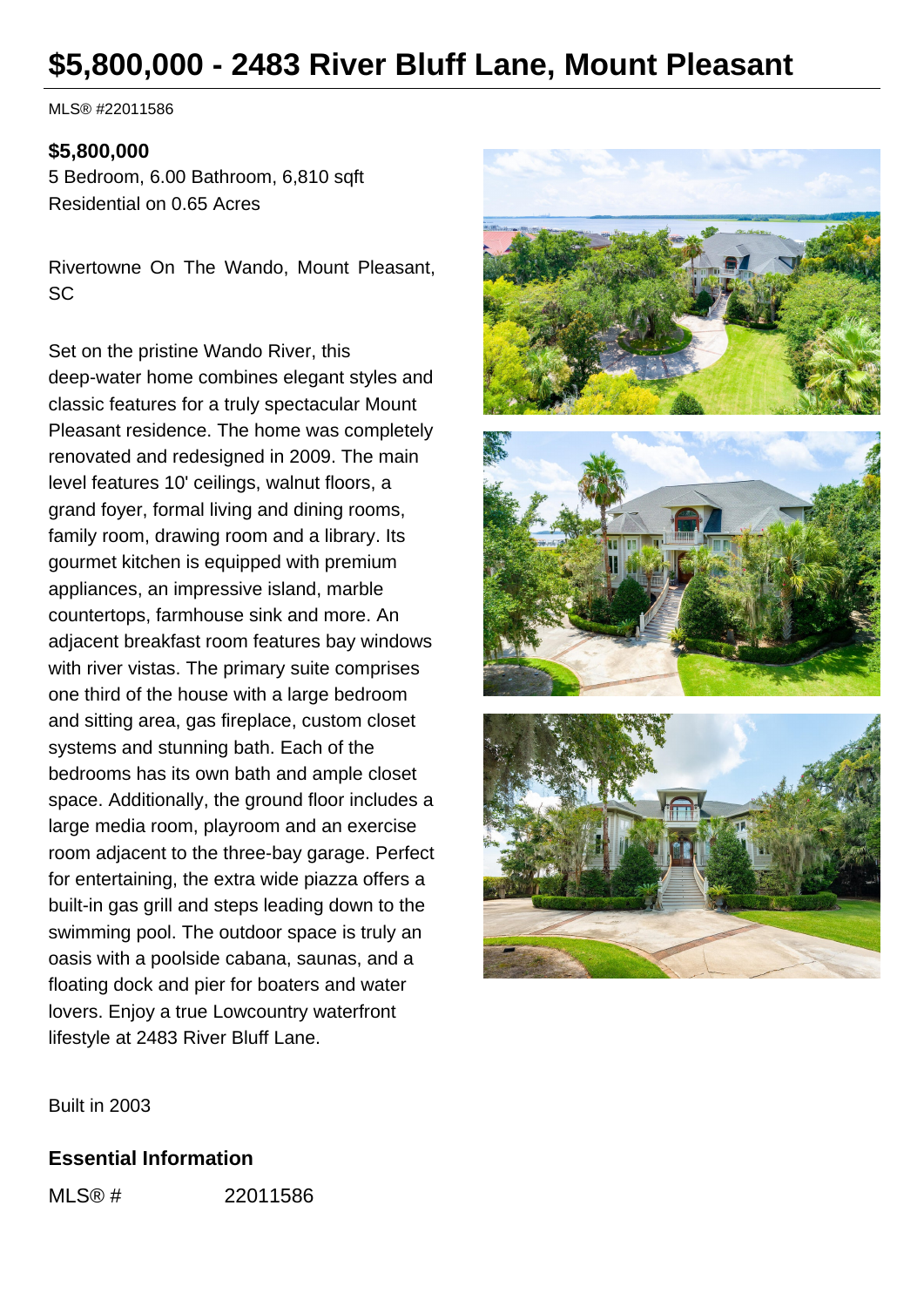| Price                 | \$5,800,000                      |
|-----------------------|----------------------------------|
| <b>Bedrooms</b>       | 5                                |
| <b>Bathrooms</b>      | 6.00                             |
| <b>Full Baths</b>     | 5                                |
| <b>Half Baths</b>     | 1                                |
| <b>Square Footage</b> | 6,810                            |
| Acres                 | 0.65                             |
| <b>Year Built</b>     | 2003                             |
| <b>Type</b>           | Residential                      |
| Sub-Type              | <b>Single Family Detached</b>    |
| <b>Style</b>          | <b>Traditional, Contemporary</b> |
| <b>Status</b>         | Active                           |

## **Community Information**

| Address      | 2483 River Bluff Lane               |
|--------------|-------------------------------------|
| Area         | 41 - Mt Pleasant N of IOP Connector |
| Subdivision  | <b>Rivertowne On The Wando</b>      |
| City         | Mount Pleasant                      |
| County       | Charleston                          |
| <b>State</b> | <b>SC</b>                           |
| Zip Code     | 29466                               |

## **Amenities**

| Amenities             | Boat Ramp, Cable Avail, Club House, Club Membership Available, Dock<br>Facilities, Golf, Golf Membership Available, Neighborhood Pool, Tennis<br>Court, Trash Pickup, Walk Jog Trails |
|-----------------------|---------------------------------------------------------------------------------------------------------------------------------------------------------------------------------------|
| <b>Features</b>       | Energy Star Central Heat/Air, Tankless Water Heater                                                                                                                                   |
| <b>Parking Spaces</b> | 3                                                                                                                                                                                     |
| Parking               | Attached, Off-st Prkng, 3 Car Garage                                                                                                                                                  |
| # of Garages          | 3                                                                                                                                                                                     |
| Garages               | Attached, Off-st Prkng, 3 Car Garage                                                                                                                                                  |
| <b>Is Waterfront</b>  | <b>Yes</b>                                                                                                                                                                            |
| Has Pool              | Yes                                                                                                                                                                                   |
| Pool                  | Neighborhood Pool                                                                                                                                                                     |
| <b>Interior</b>       |                                                                                                                                                                                       |
| <b>Information</b>    | $C_{\alpha}$ comin Tile $M_{\alpha}$ od $M_{\alpha}$ rblo                                                                                                                             |

| Interior | Ceramic Tile, Wood, Marble                                                              |
|----------|-----------------------------------------------------------------------------------------|
|          | Interior Features Ceilings - 9'+, Elevator, Ceiling - Smooth, Window Treatments - Some, |
|          | Ceiling - Tray, Walk-In Closets, Wet Bar                                                |